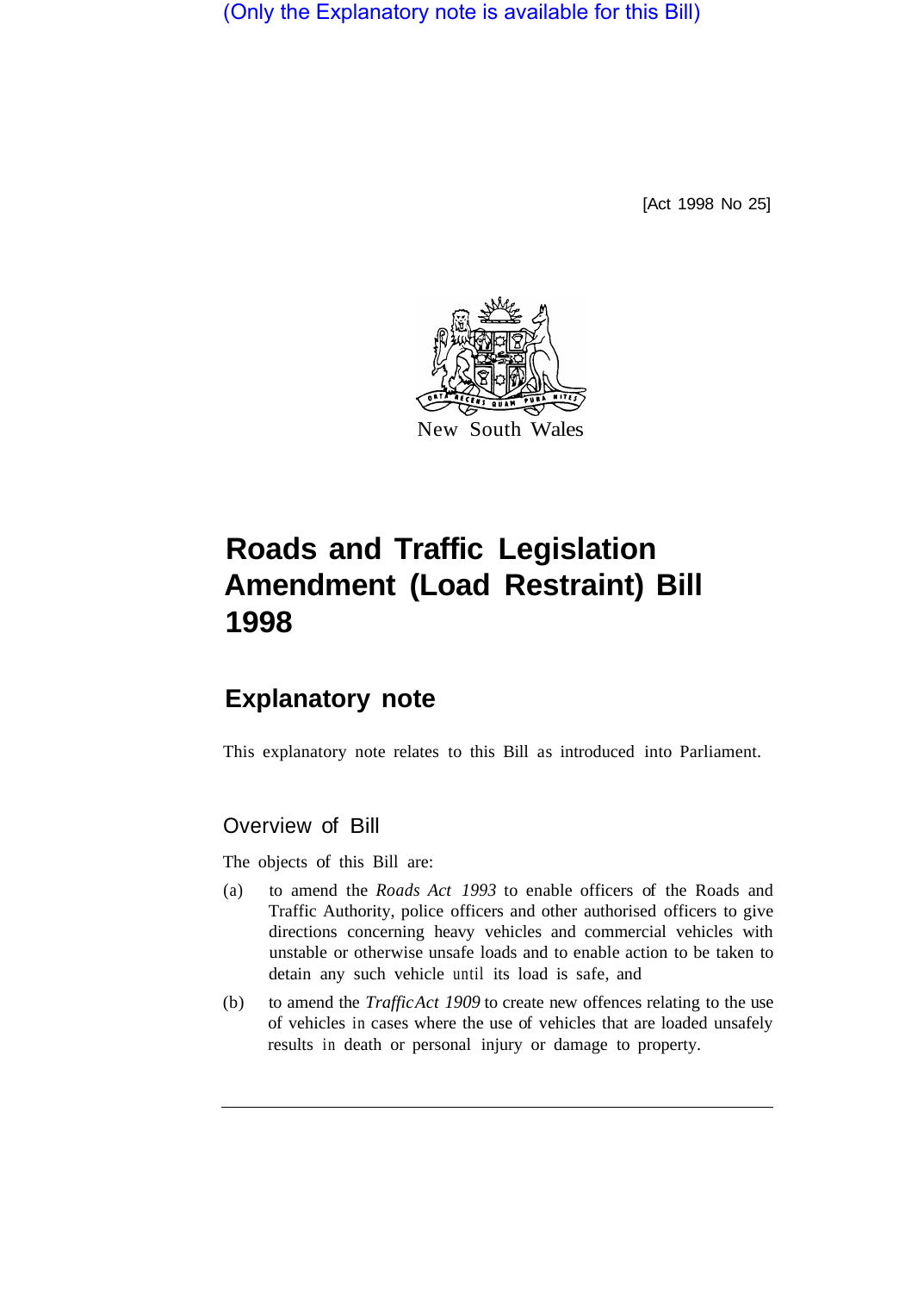Roads and Traffic Legislation Amendment (Local Restraint) Bill 1998 [Act 1998 No 25]

Explanatory note

### Outline of provisions

**Clause 1** sets out the name (also called the short title) of the proposed Act.

**Clause 2** provides for the commencement of the proposed Act on a day or days to be appointed by proclamation.

**Clause 3** is a formal provision giving effect to the amendments to the *Roads Act 1993* set out in Schedule 1.

**Clause 4** is a formal provision giving effect to the amendments to the *Traffic Act 1909* set out in Schedule 2.

#### **Schedule 1 Amendment of Roads Act 1993**

**Schedule 1 [1]** makes it clear that authorised officers have power to stop vehicles for the purpose of checking the safety of vehicle loads.

**Schedule 1 [5]** amends a provision empowering authorised officers to give directions relating to vehicles that have loads exceeding maximum weight limits. The amendment will extend the defence of it not being possible to comply, or secure compliance, with a direction to a direction requiring the vehicle to be driven to another location. Currently, the defence applies only to directions requiring loads to be removed or adjusted.

**Schedule 1 [6]** inserts proposed section 231A. The proposed section empowers an authorised officer (that is, an RTA employee or an employee of another roads authority, authorised to exercise the functions of an authorised officer, a police officer or any other person prescribed as an authorised officer by the regulations) to give certain directions if the authorised officer is of the opinion that a load on a heavy vehicle, or a vehicle used for business or commercial purposes, is not safe. Directions that may be given include directions prohibiting the vehicle from being driven until the load is stable and safe, requiring particular action to be taken to secure, remove or adjust the load, prohibiting the depositing of the load or part of it in a particular place and requiring the vehicle to be driven to another location so that it is not on a road or road related area. It will be an offence to breach such a direction with a maximum penalty of \$3,300. It will be a defence, in the case of failure to comply with directions relating to the securing, removal or adjustment of loads or the moving of vehicles, if a defendant establishes that it was impossible to comply, or to secure compliance, with any such direction.

Existing provisions relating to the enforcement of directions will also apply to such directions, including an authorised officer's power to take possession of and detain a vehicle if a direction is not complied with and provisions relating to the form and manner of giving directions.

**Schedule 1 [2], [3], [4]** and **[7]** make consequential amendments.